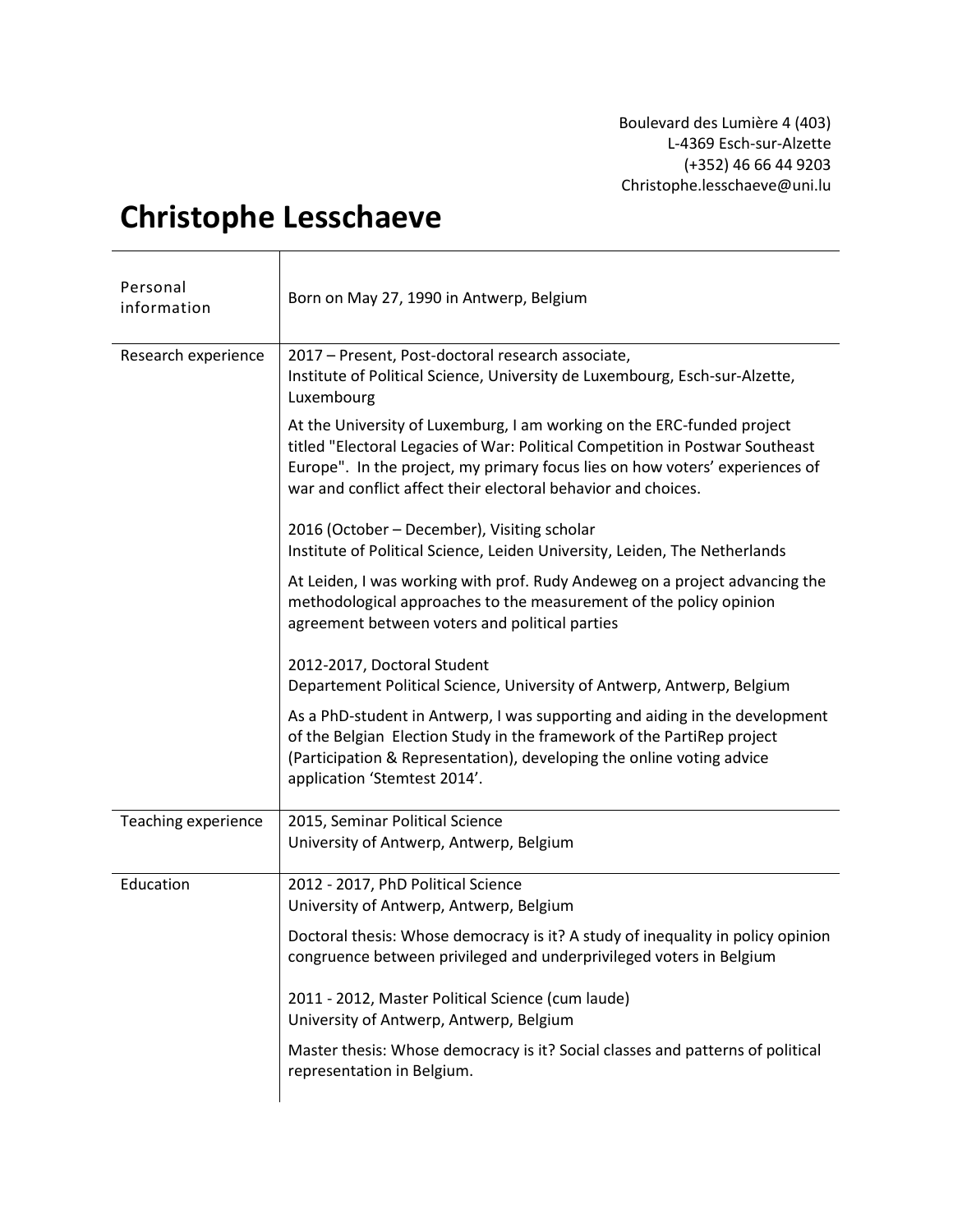| 2011 (January - June), Bachelor Political science<br>University of Agder, Kristiansand, Norway                                                                                                                                                                                                                                                                                                                                                                                                                                                                                                                                                                                                                                                                                                                                                                                                                                                                                                                                                                                                                                                                                                                                                                                                                                                                                                                                                          |
|---------------------------------------------------------------------------------------------------------------------------------------------------------------------------------------------------------------------------------------------------------------------------------------------------------------------------------------------------------------------------------------------------------------------------------------------------------------------------------------------------------------------------------------------------------------------------------------------------------------------------------------------------------------------------------------------------------------------------------------------------------------------------------------------------------------------------------------------------------------------------------------------------------------------------------------------------------------------------------------------------------------------------------------------------------------------------------------------------------------------------------------------------------------------------------------------------------------------------------------------------------------------------------------------------------------------------------------------------------------------------------------------------------------------------------------------------------|
| 2008 - 2011, Bachelor Political Science (cum laude)<br>University of Antwerp, Antwerp, Belgium                                                                                                                                                                                                                                                                                                                                                                                                                                                                                                                                                                                                                                                                                                                                                                                                                                                                                                                                                                                                                                                                                                                                                                                                                                                                                                                                                          |
| SPSS, Stata, MS Word, Excel, PowerPoint<br>R, MS Access                                                                                                                                                                                                                                                                                                                                                                                                                                                                                                                                                                                                                                                                                                                                                                                                                                                                                                                                                                                                                                                                                                                                                                                                                                                                                                                                                                                                 |
| Dutch, English<br>French<br>Norwegian, Spanish                                                                                                                                                                                                                                                                                                                                                                                                                                                                                                                                                                                                                                                                                                                                                                                                                                                                                                                                                                                                                                                                                                                                                                                                                                                                                                                                                                                                          |
| Travel grant from the Flemish Research Foundation (FWO) (grant number<br>V437316N                                                                                                                                                                                                                                                                                                                                                                                                                                                                                                                                                                                                                                                                                                                                                                                                                                                                                                                                                                                                                                                                                                                                                                                                                                                                                                                                                                       |
| A1 Publications:<br>Lesschaeve, Christophe, Patrick van Erkel and Conrad Meulewaeter<br>(forthcoming). "Thinking alike: two pathways to leadership-candidate opinion<br>congruence" Journal Of Elections, Public Opinion and Parties<br>Walgrave, Stefaan, and Christophe Lesschaeve. (forthcoming). "The Matthew<br>Effect in Electoral Campaigns: Increase in Policy Congruence Inequality During<br>the Campaign." Electoral Studies.<br>Lesschaeve, Christophe. (2017). "Inequality in Party-Voter<br>Opinion<br>Congruence: A Matter of Choices Made or Choices Given?" Representation.<br>Lesschaeve, Christophe. (2017). "The Predictive Power of the Left-Right Self-<br>Placement Scale for the Policy Positions of Voters and Parties." West European<br>Politics 40(2): 357-77.<br>Lesschaeve, Christophe. (2016). "Finding Inequality in an Unlikely Place:<br>Differences in Policy Congruence between Social Groups in Belgium." Acta<br>Politica.<br>Lesschaeve, Christophe. (2016). "Naar Een Voorwaardelijk Model van<br>Ongelijkheid in Vertegenwoordiging. Een Onderzoek Naar Het Moderatie-<br>Effecten van Beleidsdomeinen Op Ongelijkheid in Beleidscongruentie." Res<br>Publica 1(58): 59-82.<br>Lefevere, Jones, and Christophe Lesschaeve. (2014). "Het Effect van Lokale<br>Verkiezingscampagnes Op Politieke Kennis. De Case van de Antwerpse Lokale<br>Verkiezingen." Tijdschrift voor Communicatiewetenschap 1(42): 71-88. |
|                                                                                                                                                                                                                                                                                                                                                                                                                                                                                                                                                                                                                                                                                                                                                                                                                                                                                                                                                                                                                                                                                                                                                                                                                                                                                                                                                                                                                                                         |